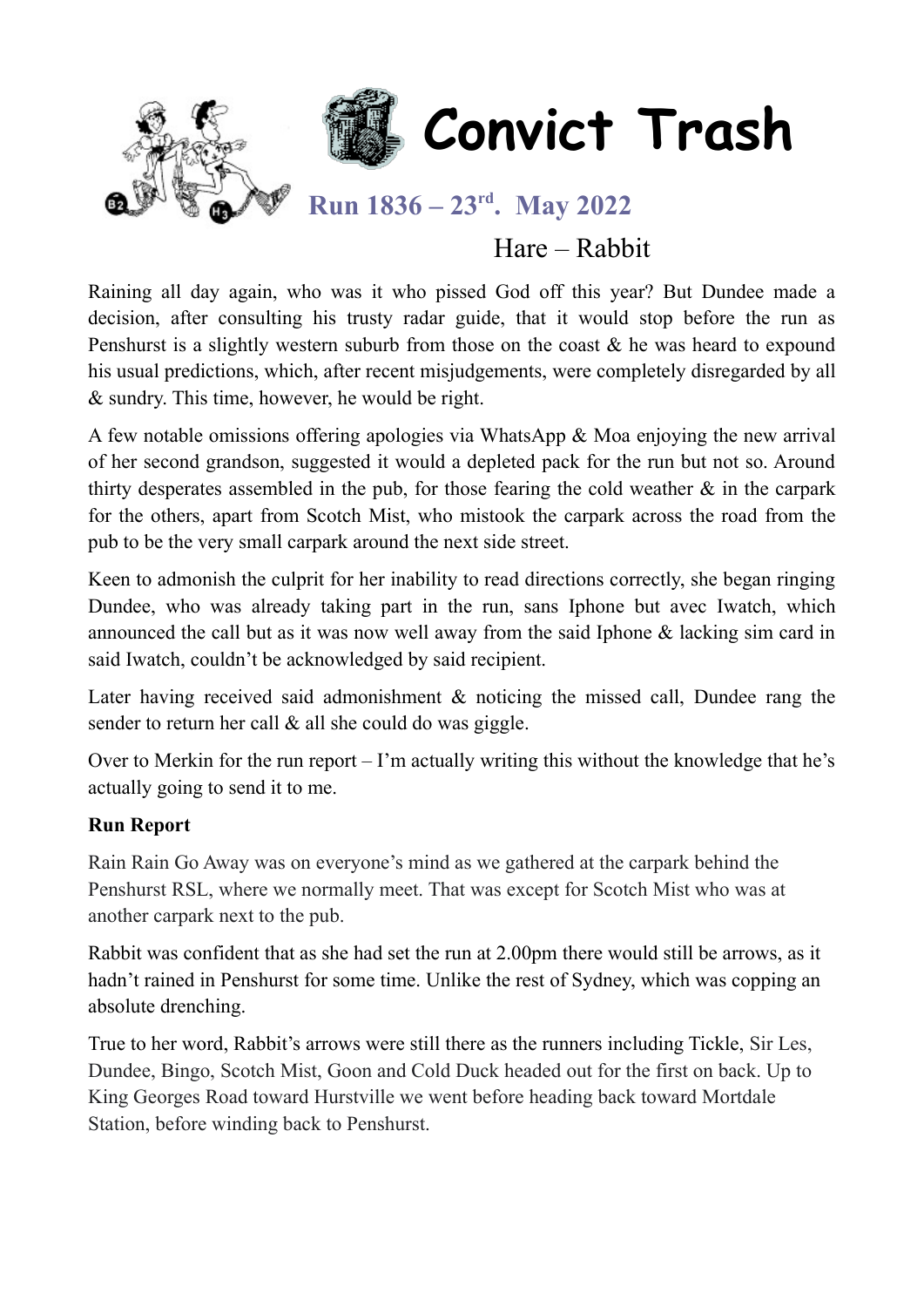The walkers were doing their own thing with Hell I Smell Her and Double Banger joining Cannon Mouth, Stopcock, Sniffer, Grenade, Goldmark and Bower Bird for a stroll around Penshurst. before heading back to the bucket.

Sir Les gave the run report and gave a well deserved 9/10 to Rabbit who not only put down chalk, but also had flour and toilet paper to guide us all around the trail.

On On

Merkin.

The absence of Doc enabled Bingo to fill his empowering shoes & cloak & began by presenting Taxing a very pretty orchid plant as B2H3 sympathy to her losing her Mum last week. Taxing was quite stunned & emotional on the presentation, thanking everyone for their best wishes.

Bingo then began to appraise the suburb of the run, having almost no knowledge of where she was, could've been Timbuktu for all she knew but was able, with her canny ability to enlist aid from the populace to cover most of the questions usually asked by the incumbent – how far is Penshurst from the city? Someone replied not very far & she said correct – how much is the average house price? Someone replied \$1.5 million & she said correct again. Isn't it amazing how much our people know about stuff?

Run Reporter was Sir Les & there was loud booing & hissing from the populace, wondering whether he was going to ensure his relative comfort for the rest of the evening or be made to walk home. Apparently, according to the speaker, it was the Hare's birthday on Saturday, which had nothing at all to do with the run but would engender him a smile & a large slice of cake later.

Because of the rain, Rabbit had set the run with flour arrows, which seemed to become impervious to water & remained in situ & in grand style throughout the run. The reporter seemed intrigued by this & asked the Hare how she had managed to achieve such an amazing result? This was obviously a Dorothy Dixer that had been rehearsed.

Rabbit then began to explain that she used a drink bottle (she has some experience with them apparently), with a cut top  $\&$  it was decided by the group that this would be the future of rain affected runs.

SL then suggested that it was a good run well set, crossing over & under the railway line at Mortdale  $\&$  gave it 9 out of 10 – more knowing smiles from the Hare.

### **Prick of the Week**

**Grenade** was nominated by Dirty Weekend for wearing long shorts or short longs so everyone could see her Storm socks bit I think she wore them on the wrong day as the past two weeks has seen her team being thrashed by supposed lesser lights of the competition.

**Taxing** was nominated by Dirty Weekend for wearing wet weather hiking gear that included big boots to cater to the wet weather, creating chaos when the said boots failed to handle a small puddle, sending the wearer skating along on her rump for a short distance.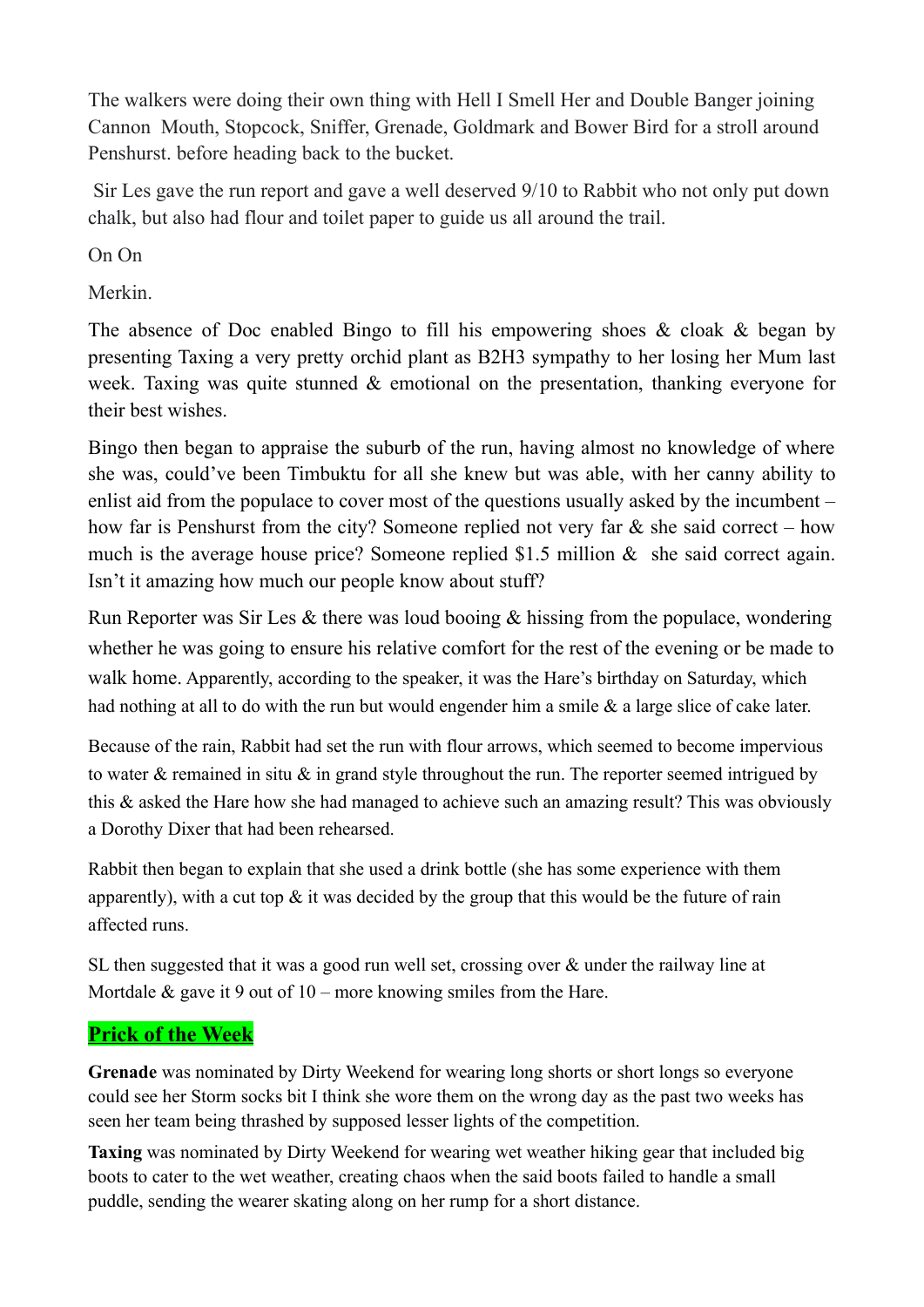**Scotch Mis**t was nominated by Dundee for making it known that she didn't care what was written about the run because she hasn't read the Trash for 15 years. All previous scribes immediately took umbrage to such an uncaring member, who failed to acknowledge the many hours of sweat & pain that go into these pages.

**Dundee** was then nominated by Scotch Mist for not correctly displaying the start of the run in the web site, which she probably doesn't also read because it was clearly apparent to everyone else, who appeared in the rightful place. Not to be outdone, Duck also thought it would be good idea to nominate him for being heartless or something for which he offered no further explanation or if he did I wasn't listening.

**Merkin** was nominated by HISH for incorrectly marking off flour arrows with chalk when a shoe would've been a better choice.

**Sir Les** was nominated by Duck for something about a sports bottle drink but I missed most of the rant.

### Winners – **Taxing & Dundee**

#### **Possible Events Calendar**

**B2H3 Events Diary (Proposed)** AGPU - 18th March 2023 Sutherland to Surf -  $17<sup>th</sup>$  July Xmas in July -  $29<sup>th</sup>$  July 1850 Gold Rush Run - 29<sup>th</sup> August Pub Crawl - 16<sup>th</sup> September

Check the Web Page: <https://www.botanybayh3.com/>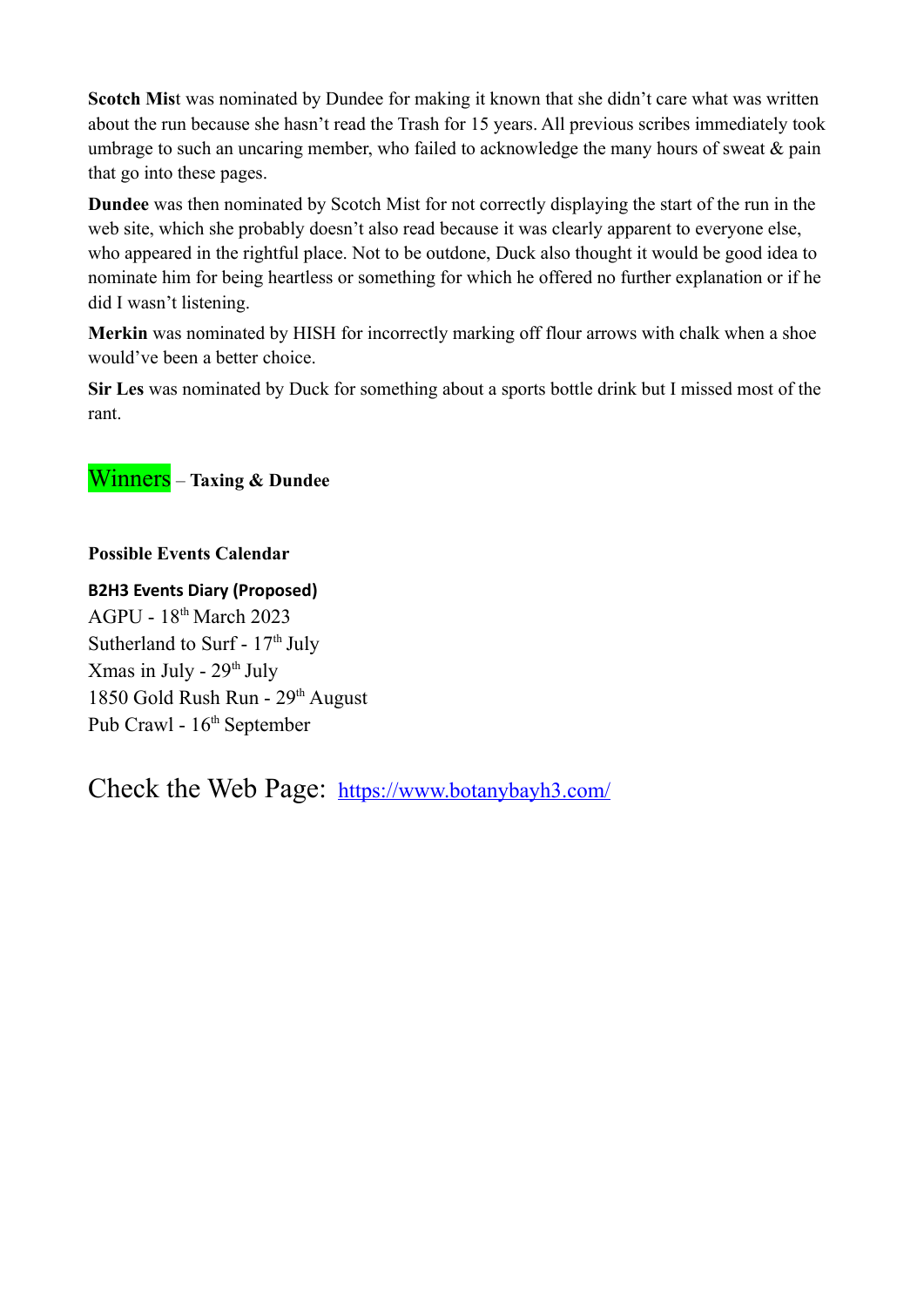### **Jokes**

**Here is a riddle for the true intellectual….**

**Try to come up with the answer on your own.**

**However, the answer is at the bottom for those who are unable to think this one through.**

**Here's the riddle:**

**At the exact same time, there are two 35-year-old men on opposite sides of the earth.**

**One is walking a tight rope between two skyscrapers at the 85th floor.**

**The other is getting oral sex from an 85-year-old toothless woman.**

**They are both thinking the exact same thing ...**

**What are they both thinking?**

### **The answer: Don't look down!**

**US RECESSION**

**The recession has hit everybody really hard...**

**My neighbour got a pre-declined credit card in the mail.** 

**Wives are having sex with their husbands because they can't afford batteries.**

**CEO's are now playing miniature golf.**

**Exxon-Mobil laid off 25 Congressmen.**

**A stripper was killed when her audience showered her with rolls of pennies while she danced.** 

**I saw a Mormon with only one wife.**

**If the bank returns your check marked "Insufficient Funds," you call them and ask if they meant you or them.**

**McDonald's is selling the 1/4 ouncer.**

**Angelina Jolie adopted a child from America.**

**Parents in Beverly Hills fired their nannies and learned their children's names.**

**A truckload of Americans was caught sneaking into Mexico.**

**A picture is now only worth 200 words.** 

**When Bill and Hillary travel together, they now have to share a room. And, finally.....**

**I was so depressed last night thinking about the economy, wars, jobs, my savings, Social Security, retirement funds, etc., I called the Suicide Hotline. I got a call centre in Pakistan, and when I told them I was suicidal, they got all excited, and asked if I could drive a truck.**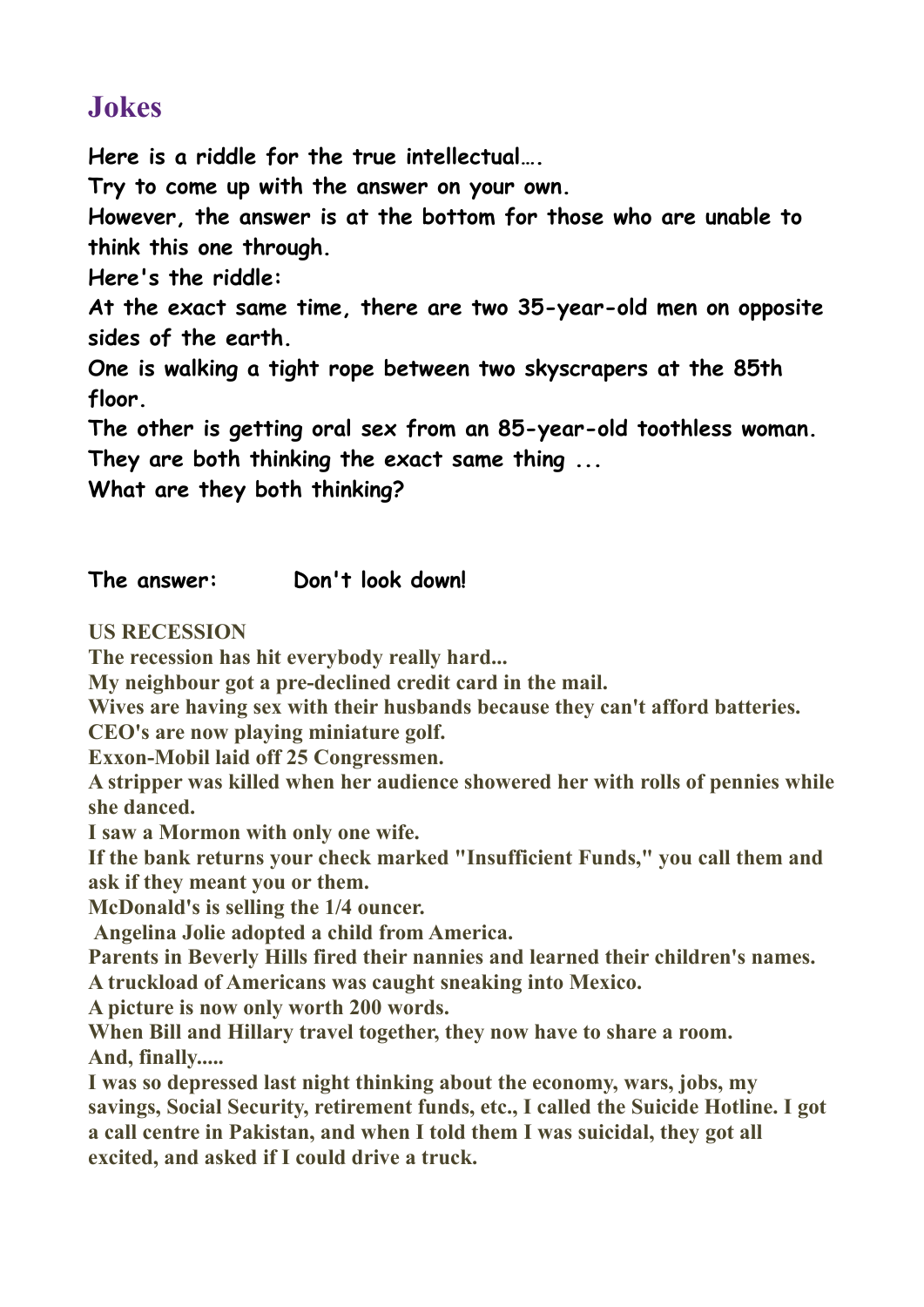### **Price of gas in France**

### **A thief in Paris planned to steal some paintings from the Louvre.**



After careful planning, he got past security, stole the paintings, and made it safely to his van.

However, he was captured only two blocks away when his van ran out of gas.

When asked how he could mastermind such a crime and then make such an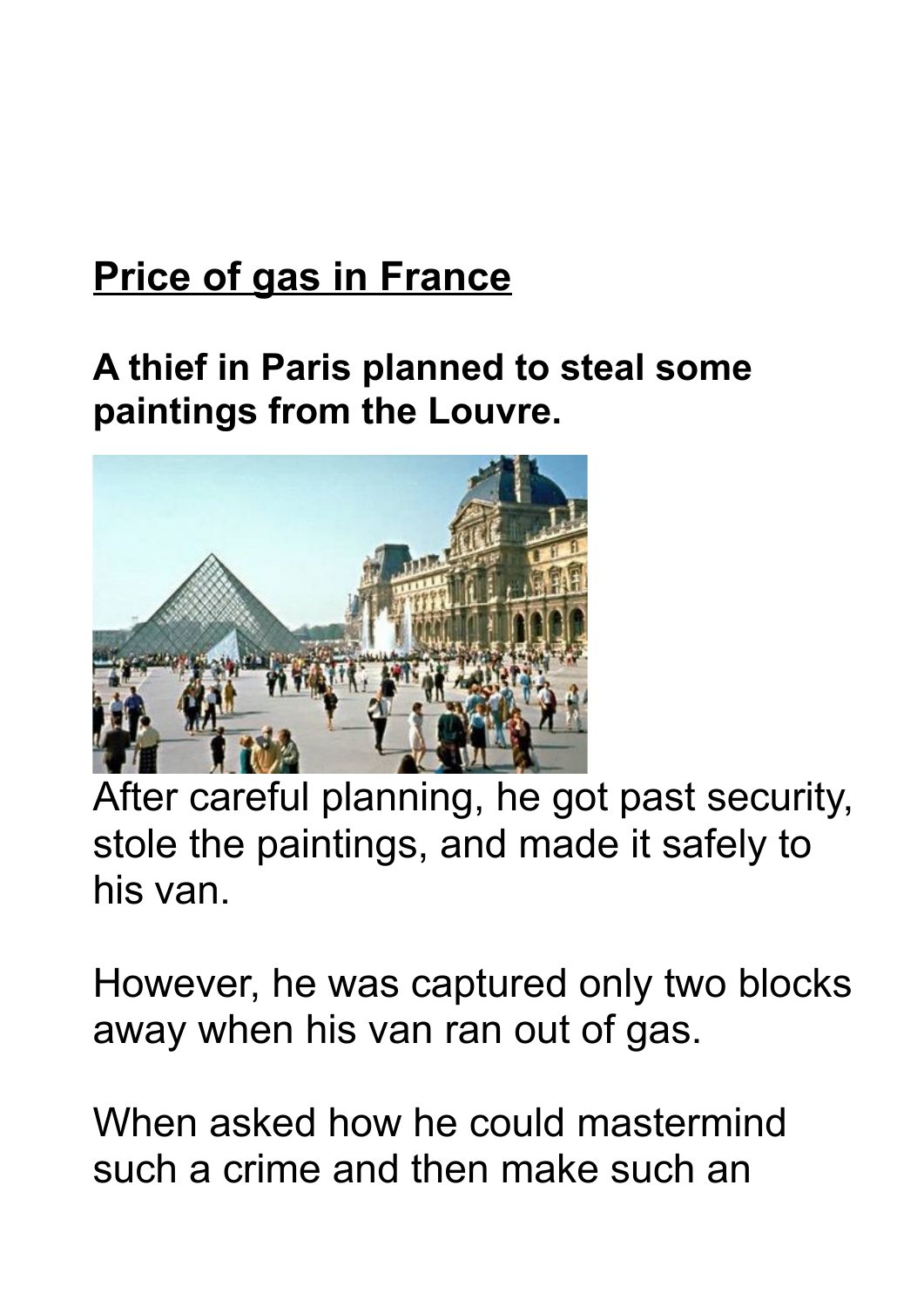obvious error, he replied, 'Monsieur, that is the reason I stole the paintings.'



## **I had no Monet**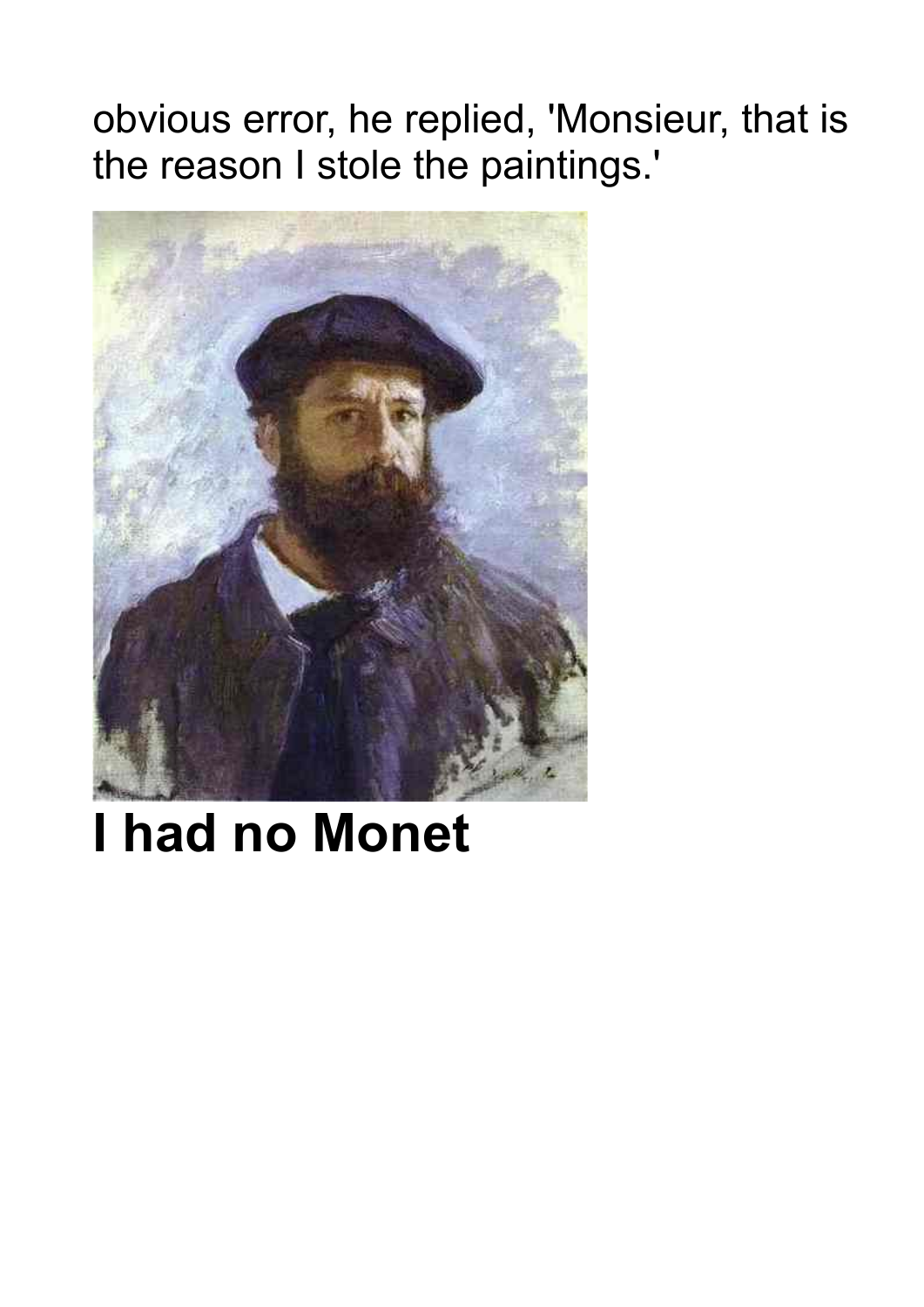

# **to buy Degas**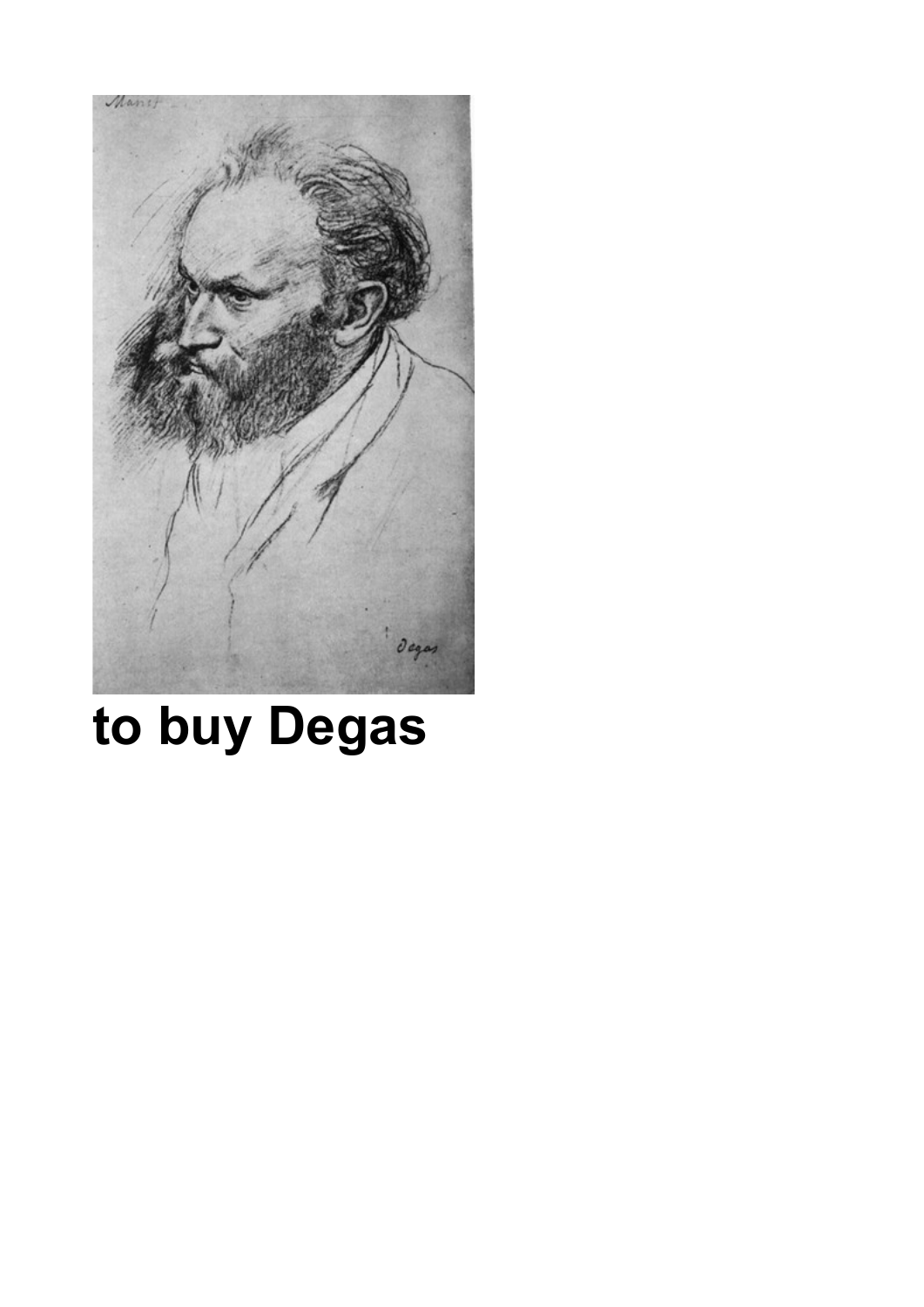

## to make the Van Gogh.'



## **See if you have De Gaulle to send this on to someone else.**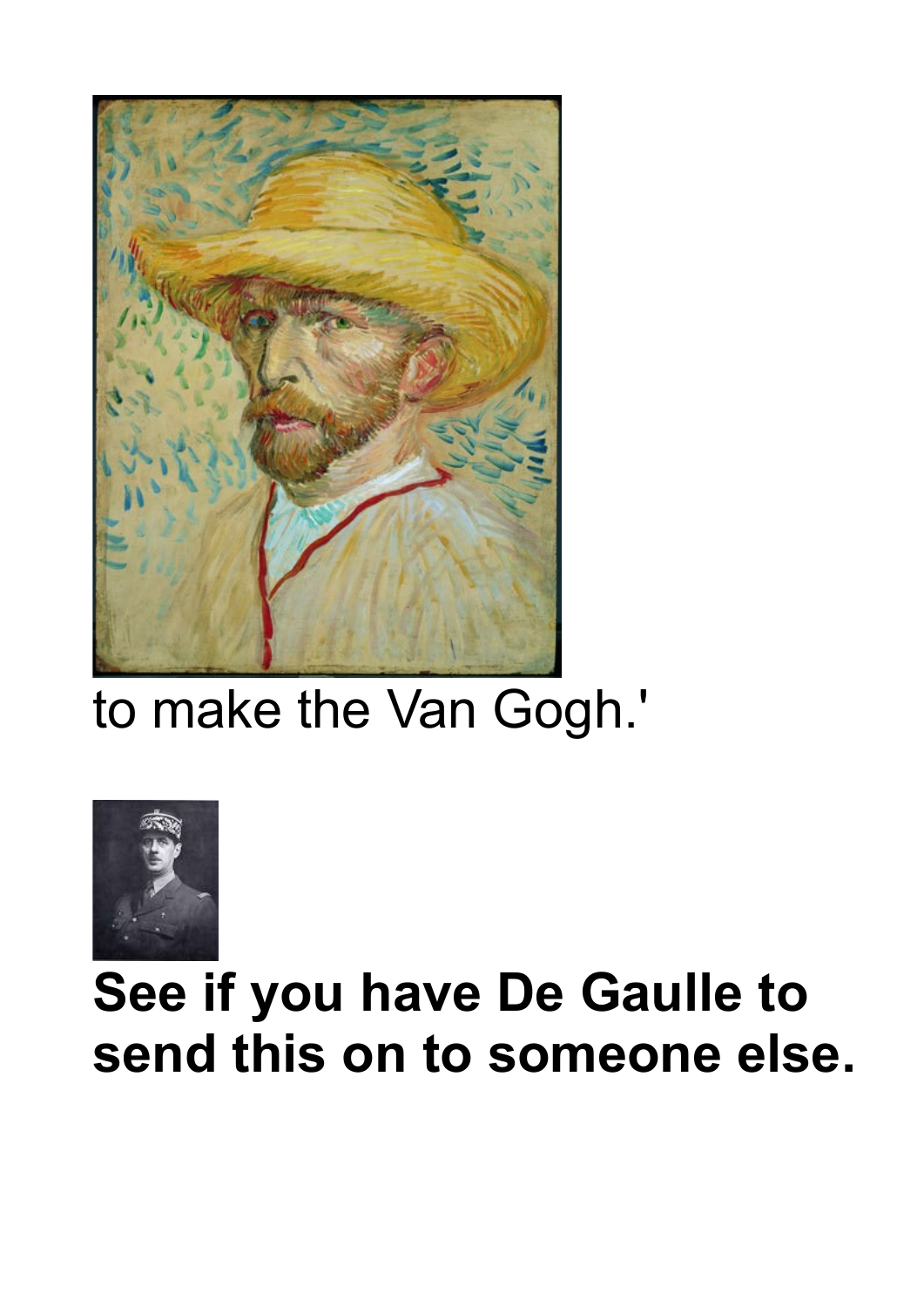

## **I sent it to you because I figured I had nothing Toulouse.**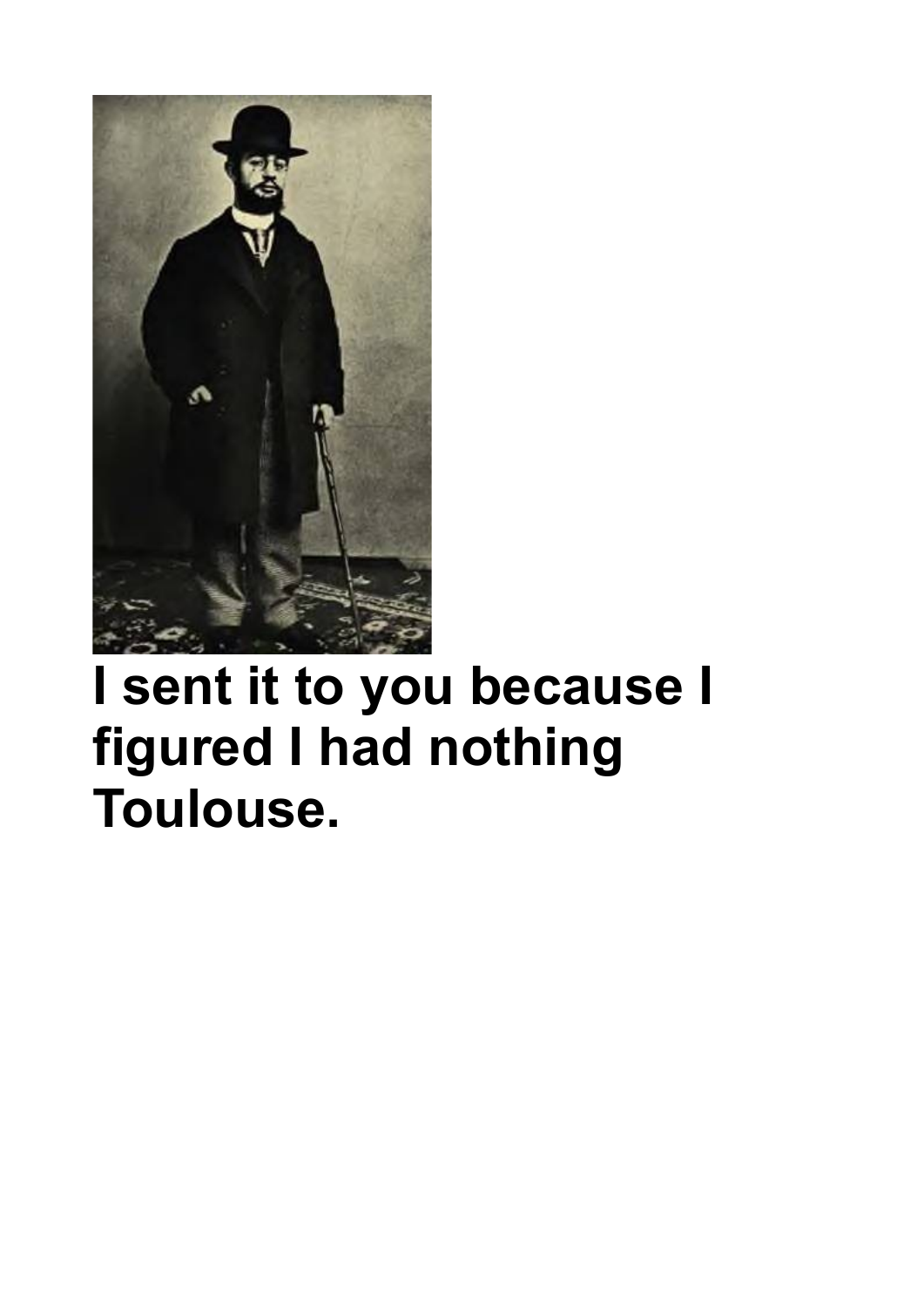



photos, stories & more<br>A Place To Love Dogs.com

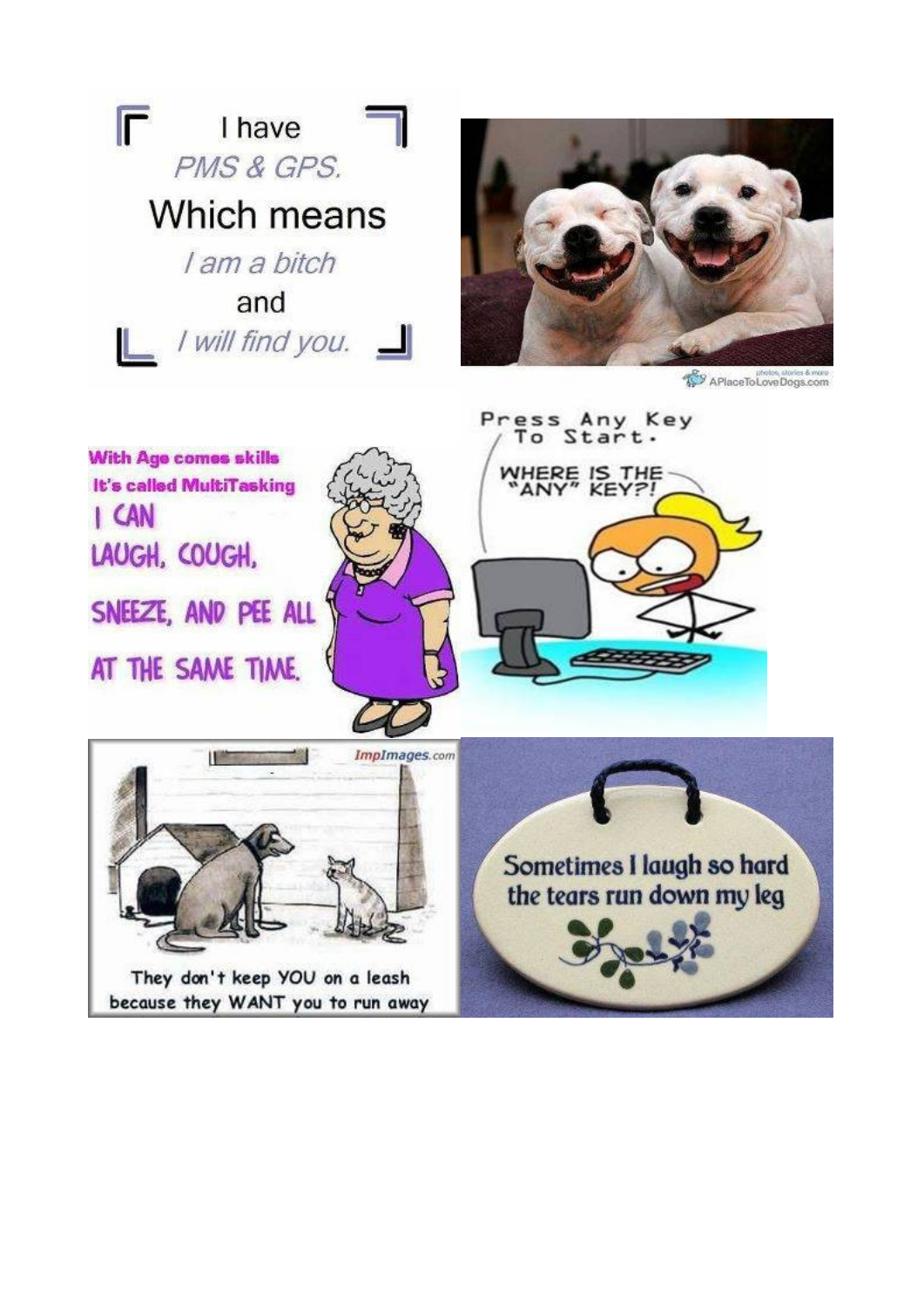



## & the dog

## got in trouble! Iol **Your happy pills...**

### **I DON'T HAVE AN ATTITUDE I HAVE A PERSONALITY YOU CAN'T HANDLE**

I ate the whole bottle!

"I swear to you the mouse was this fricken big !!!"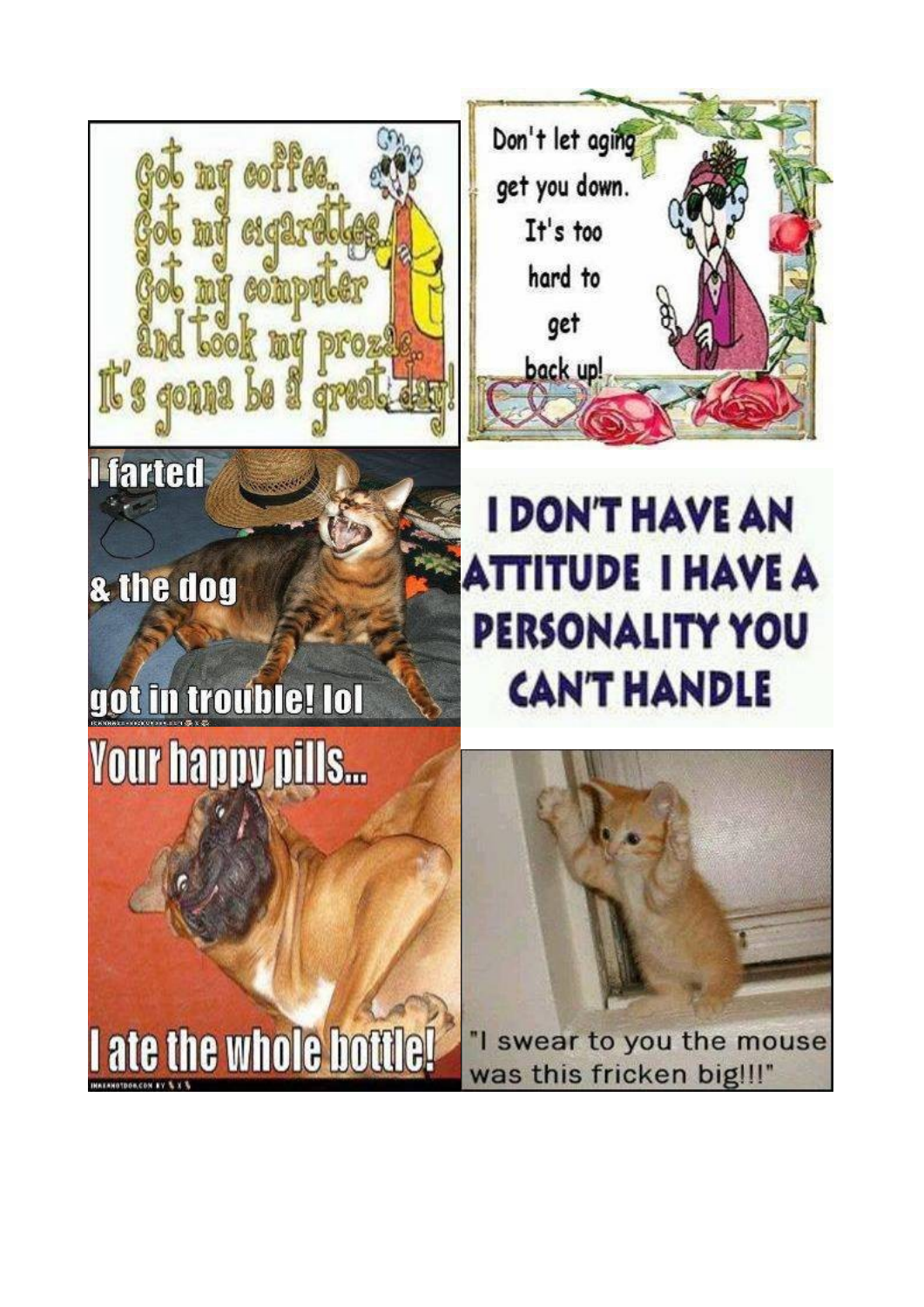

# **SARCASM**

because beating the crap out of people is illegal.

FAME youth 96AG.COM



misdemeanor.... the more you miss.... da meaner ya get!



WE IS FRIENDS! Me and You is friends You smile, I smile... You hurt. I hurt... You cry, I cry... You jump off a Bridge I genna miss your E-Mails.

**SOMETIMES** I PRETEND TO BE **BUT IT GETS BORING...** SO I GO BACK TO BEING ME. mybolcomments con



Okay, Ralph .... let me 'splain it you again. You're big, I'm little; BUT!!! you're dog, I'm cat ..... that makes me the boss. Got it ??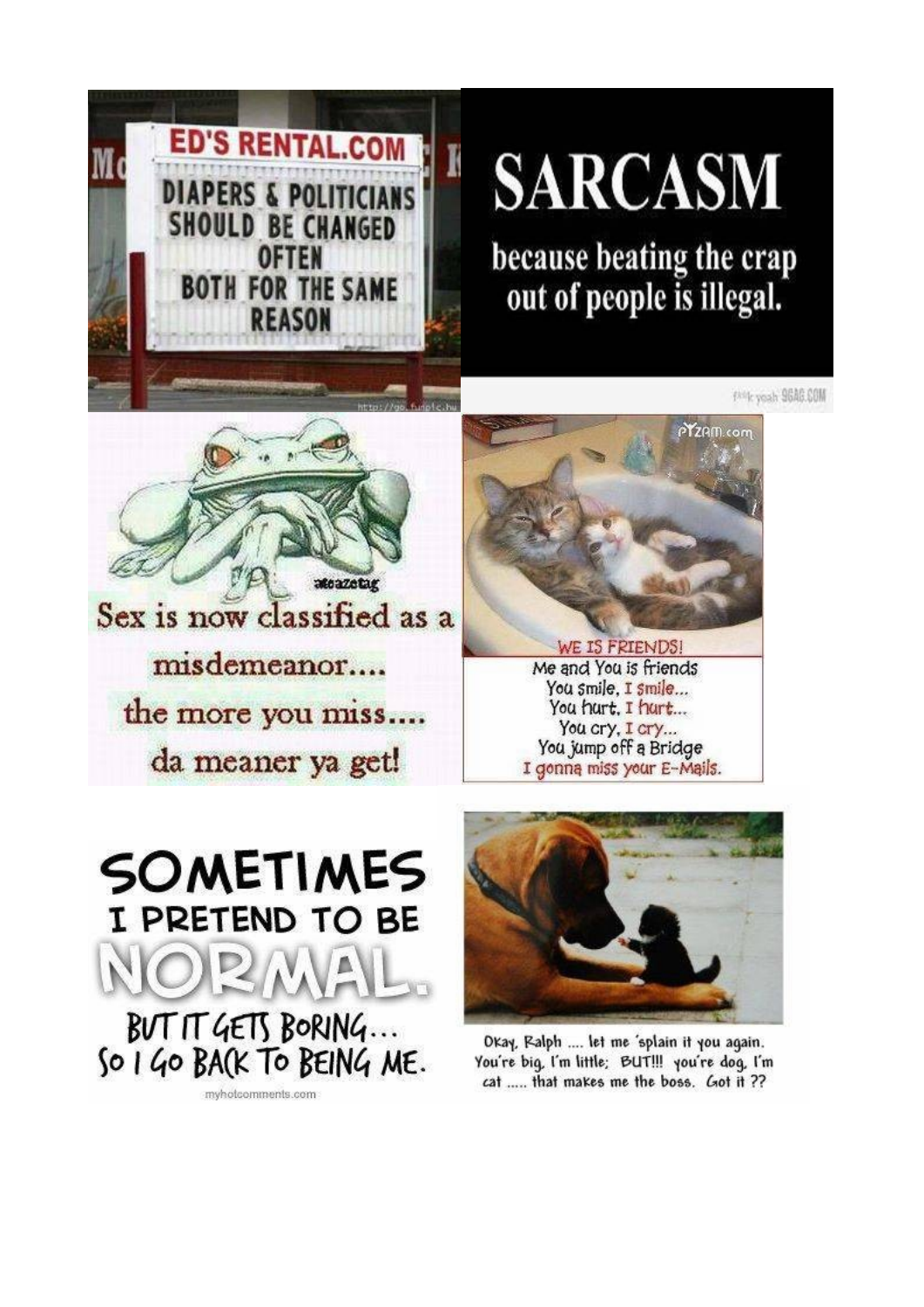

### **TO MY SENSITIVE FRIENDS**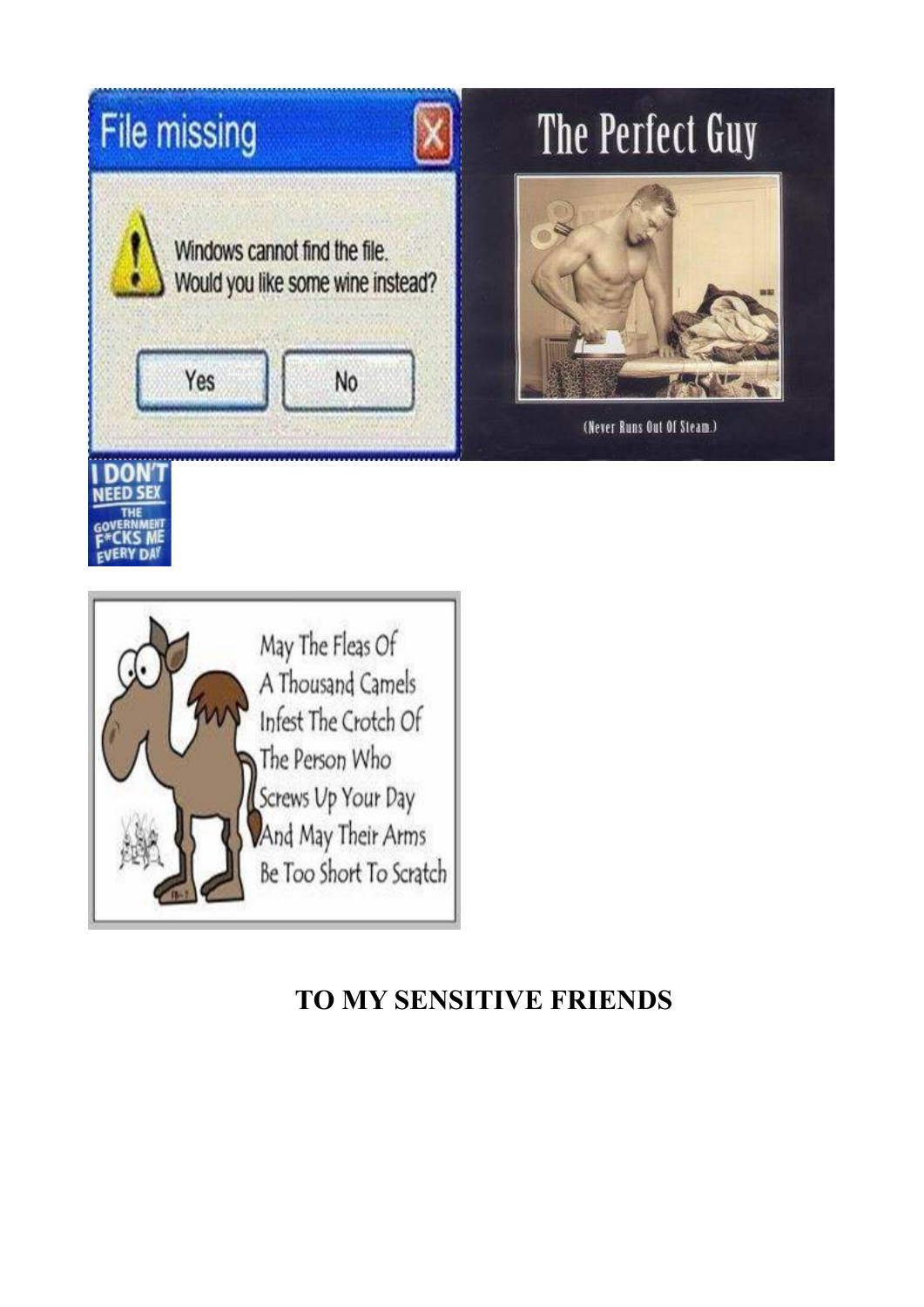

**Three old Aussie rednecks were working up on an outback Queensland cell phone tower:**

**Coot Hooter, Hurricane Lamp\* and Martin Place \*. As they start their descent, Coot slips, falls off the tower and is killed instantly.. As the ambulance takes the body away, Martin says, 'Well, bugger me; someone should go and tell Coot's wife.**

**Hurricane says, 'OK, I'm pretty good at that sensitive stuff, I'll do it.' Two hours later, he comes back carrying a case of Beer.**

> **Martin says, 'Where did you get that beer, Hurricane?' 'Coot's wife gave it to me,' Hurricane replies.**

**'That's unbelievable, you told the Missus her husband was dead and she gave you a case of beer?' 'Well, not exactly', Hurricane says. 'When she answered the door, I said to her, "you must be Coot's widow." She said, 'You must be mistaken.. I'm not a widow.' Then I said, 'I'll bet you a case of beer you are..'**

**Queenslanders are good at that sensitive stuff.**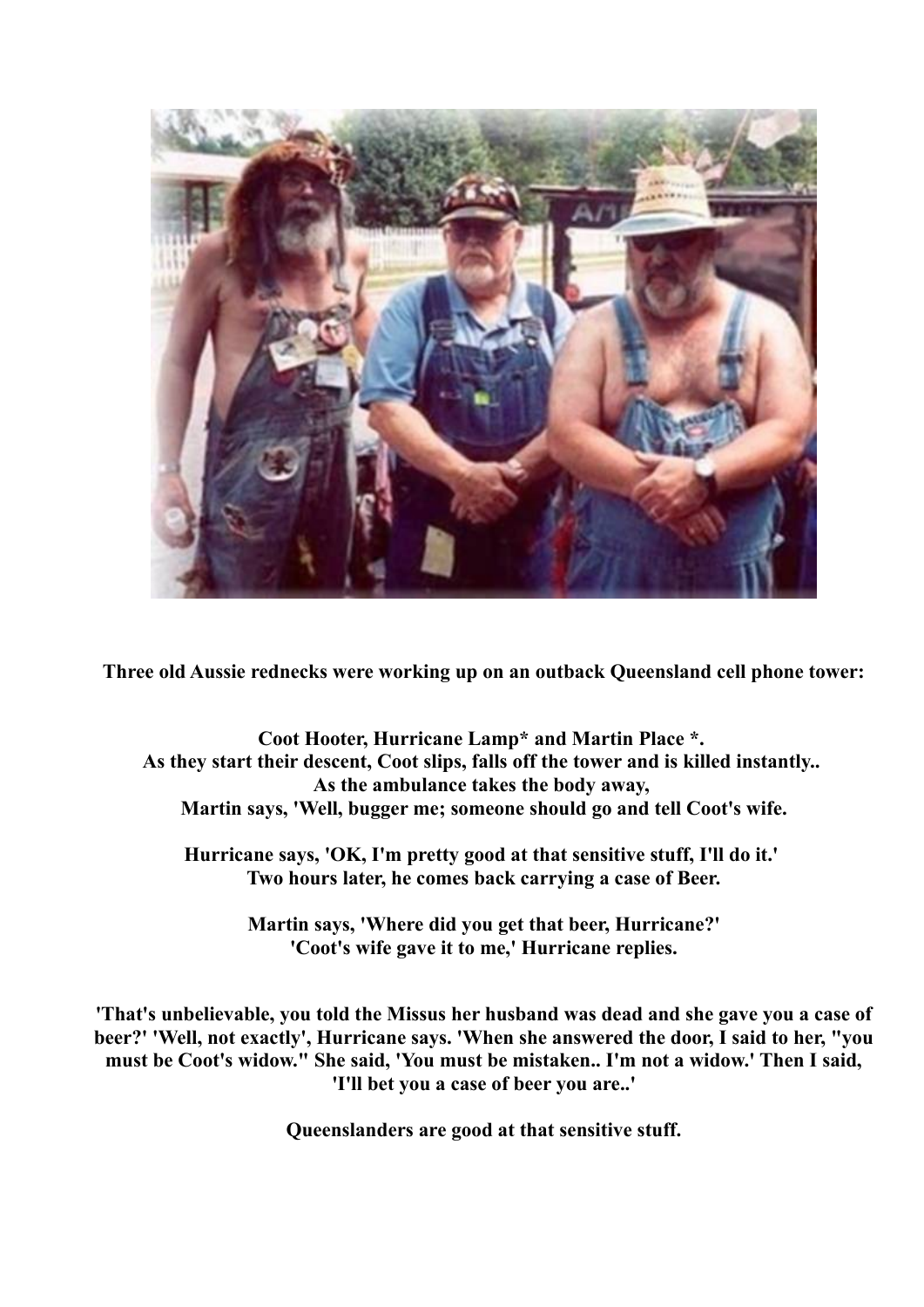#### Hello friends,

I wanted to send some sort of holiday greeting to my friends and colleagues, but it is difficult in today's world to know exactly what to say without offending someone. So I met with my lawyer yesterday, and on advice I wish to say the following :

Please accept with no obligation, implied or implicit, my best wishes for an environmentally conscious, socially responsible, low stress , non addictive, gender neutral celebration of the summer solstice holiday practiced with the most enjoyable traditions of religious persuasion or secular practices of your choice with respect for the religious / secular persuasions and / or traditions of others, or their choice not to practice religious or secular traditions at all .

I also wish you a fiscally successful, personally fulfilling and medically uncomplicated recognition of the onset of the generally accepted calendar year 2012, but not without due respect for the calendar of choice of other cultures whose contributions to society have helped make our country great ( not to imply that Australia is necessarily greater than any other country ) and without regard to the race, creed, colour, age, physical ability, religious faith or sexual preference of the wishee .

By accepting this greeting, you are accepting these terms :

This greeting is subject to clarification or withdrawal. It is freely transferable with no alteration to the original greeting. It implies no promise by the wisher to actually implement any of the wishes for her / him or others and is void where prohibited by law, and is revocable at the sole discretion of the wisher. The wish is warranted to perform as expected within the usual application of good tidings for a period of one year or until the issuance of a new wish at the sole discretion of the wisher .

Best Regards ( without prejudice )

Name withheld ( Privacy Act ).

**A beautiful woman loved growing tomatoes, but couldn't seem to get her tomatoes to turn red. One day, while taking a stroll, she came upon a gentleman neighbour who had the most beautiful garden full of huge red tomatoes. The woman asked the gentleman, "What do you do to get your tomatoes so red?" The gentleman responded, "Well, twice a day I stand in front of my tomato garden naked in my trench coat and flash them. My tomatoes turn red from blushing so much." Well, the woman was so impressed; she decided to try doing the same thing to her tomato garden to see if it would work. So twice a day for two weeks she flashed her garden hoping for the best. One day the gentleman was passing by and asked the woman, "By the way, how did you make out? Did your tomatoes turn red?" "No", she replied, "but my cucumbers are enormous."\***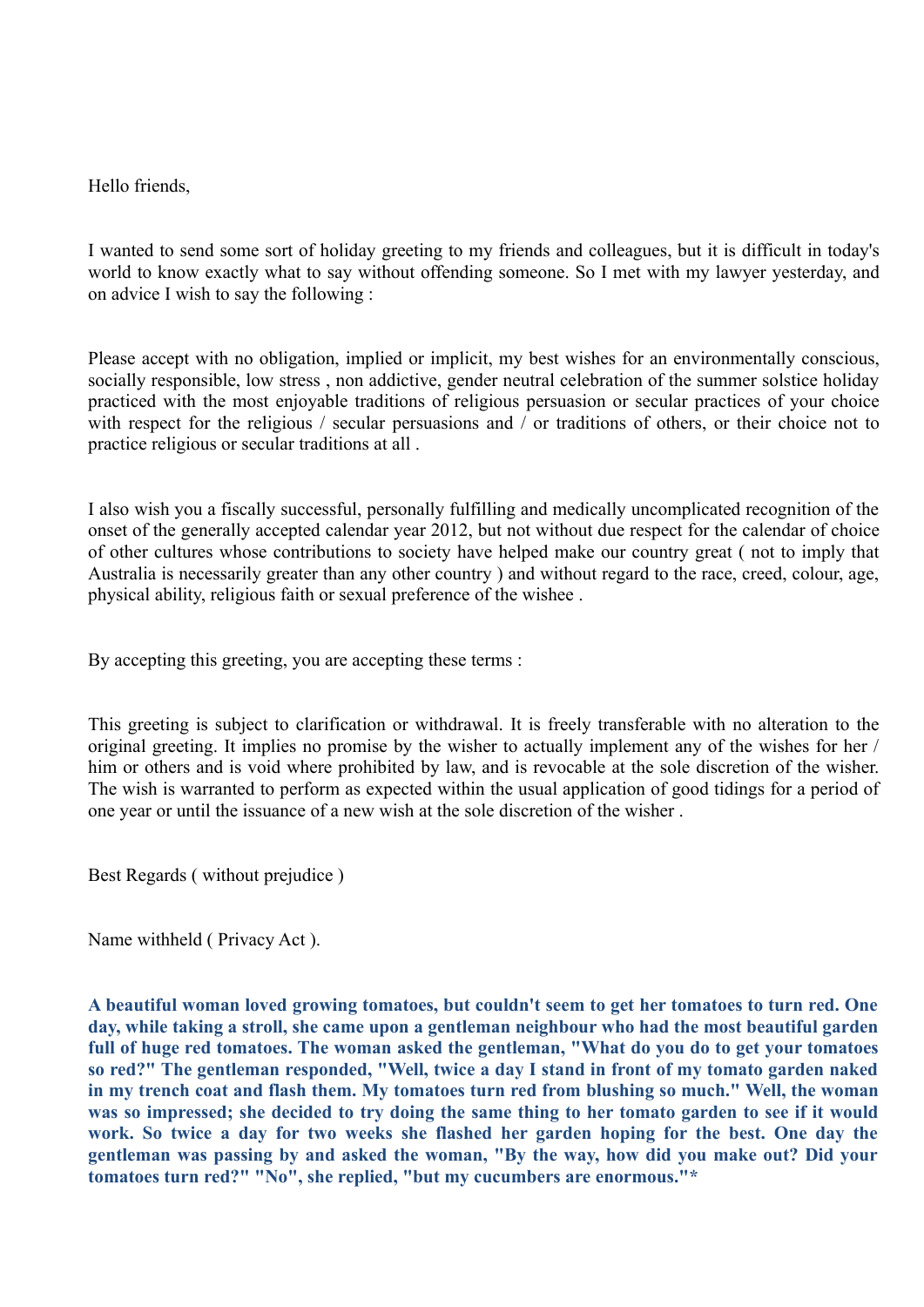#### **Dementia - short and sweet**



### Merry Christmas

A guy goes into a pub and the barmaid asks what he wants."I want to bury my face in your cleavage and lick the sweat from between your tits," he says.

"You dirty bastard!" shouts the barmaid, "Get out before I get my husband."The bloke apologizes and promises not to repeat his gaffe.

The Barmaid accepts this and asks him again what he wants."I want to pull your pants down, spread yoghurt between the cheeks of your arse and lick it all off."

She says, "You dirty filthy pervert! You're banned. Get out!!"Again, the bloke apologizes and swears never ever to do it again.

"One more chance," says the barmaid, "Now - what do you want?""I want to turn you upside down, tear your knickers off and fill your pussy with Guinness, and then drink every last drop from the hairy cup."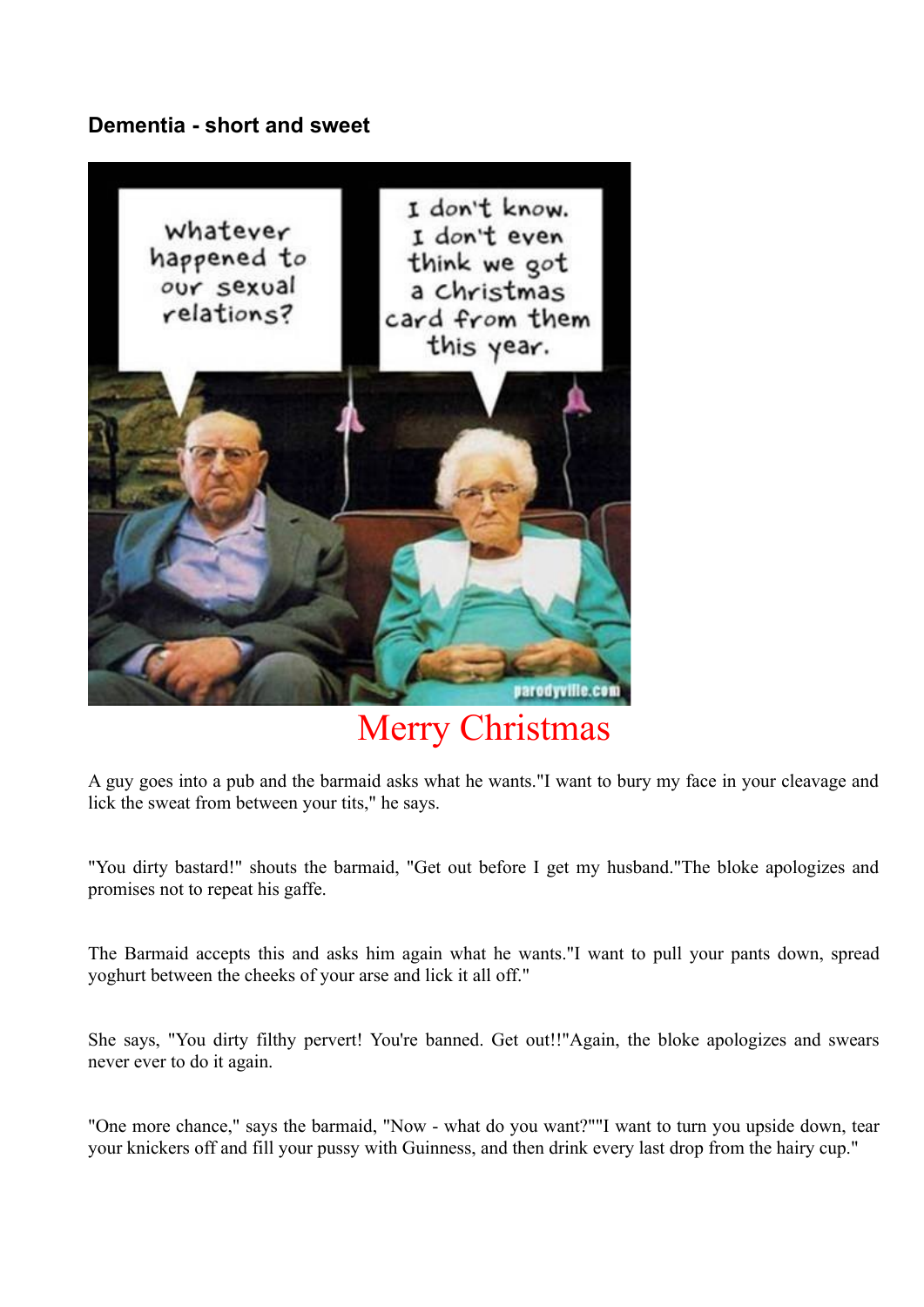The barmaid is furious at this personal intrusion, and runs upstairs to fetch her husband, who's sitting quietly watching the TV.

"What's up love?" he asks.

"There's a guy in the bar who wants to put his head between my tits and lick the sweat off", she says.

"I'll kill him. Where is he?" storms the husband."Then he said he wanted to pour yoghurt down between my arse cheeks and lick it off" she screams.

"Right. He's dead!" says the husband, reaching for a baseball bat."Then he said he wanted to turn me upside down, fill my pussy with Guinness and then drink it all" she cries!

The husband puts down his bat and returns to his armchair, and switches the TV back on."Aren't you going to do something about it?" she cries hysterically.

"Look love, I'm not messing with any bloke who can drink 15 pints of Guinness..."

#### **The Lone Ranger's Last Request**

#### **The Lone Ranger was ambushed and captured by an enemy Indian War Party.**

**The Indian Chief proclaims,"So YOU are the great Lone Ranger"..."In honor of the Harvest Festival,YOU will be executed in three days.""Before I kill you, I grant you three requests"**

**"What is your FIRST request? The Lone Ranger responds,"I'd like to speak to my horse."**

**The Chief nods and Silver is brought before the Lone Ranger who whispers in Silver's ear, and the horse gallops away.**

**Later that evening, Silver returns with a beautiful blonde woman on his back. As the Indian Chief watches, the blonde enters the Lone Ranger's tent and spends the night.**

**The next morning the Indian Chief admits he's impressed."You have a very fine and loyal horse","But I will still kill you in two days."**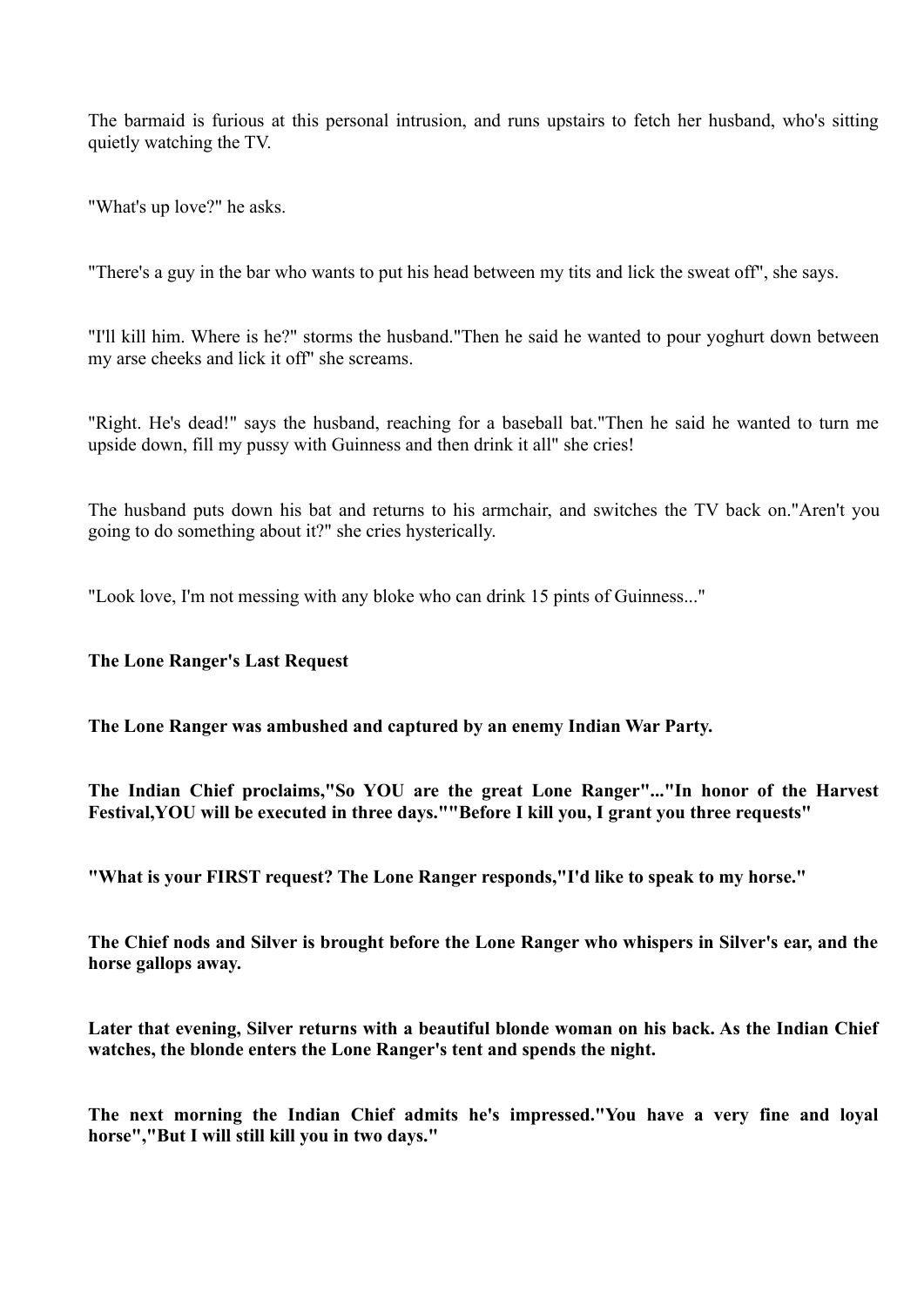**"What is your SECOND request?" The Lone Ranger again asks to speak to his horse.**

**Silver is brought to him, and he again whispers in the horse's ear. As before, Silver takes off and disappears over the horizon.**

**Later that evening, to the Chief's surprise, Silver again returns, this time with a voluptuous brunette, more attractive than the blonde. She enters the Lone Rangers tent and spends the night.The following morning the Indian Chief is again impressed."You are indeed a man of many talents,""But I will still kill you tomorrow."**

**"What is your LAST request?" The Lone Ranger responds, "I'd like to speak to my horse...alone." The Chief is curious, but he agrees, and Silver is brought to the Lone Ranger's tent. Once they're alone, the Lone Ranger grabs Silver by both ears, looks him square in the eye and says, Listen Very Carefully!!!FOR...THE...LAST...TIME... "BRING POSSE!"**

#### **WHERE I HAVE AND HAVE NOT BEEN**

 **I have been in many places, but I've never been in Cahoots. Apparently, you can't go alone. You have to be in Cahoots with someone. I've also never been in Cognito. I hear no one recognizes you there.** 

**I have, however, been in Sane. They don't have an airport; you have to be driven there. I have made several trips there, thanks to my friends, family and work.**

**I would like to go to Conclusions, but you have to jump, and I'm not too much on physical activity anymore. I have also been in Doubt. That is a sad place to go, and I try not to visit there too often.** 

**I've been in Flexible, but only when it was very important to stand firm. Sometimes I'm in Capable, and I go there more often as I'm getting older.** 

**One of my favorite places to be is in Suspense! It really gets the adrenalin flowing and pumps up the old heart! At my age I need all the stimuli I can get!**

**But one place I don't ever want to be is in Continent.**